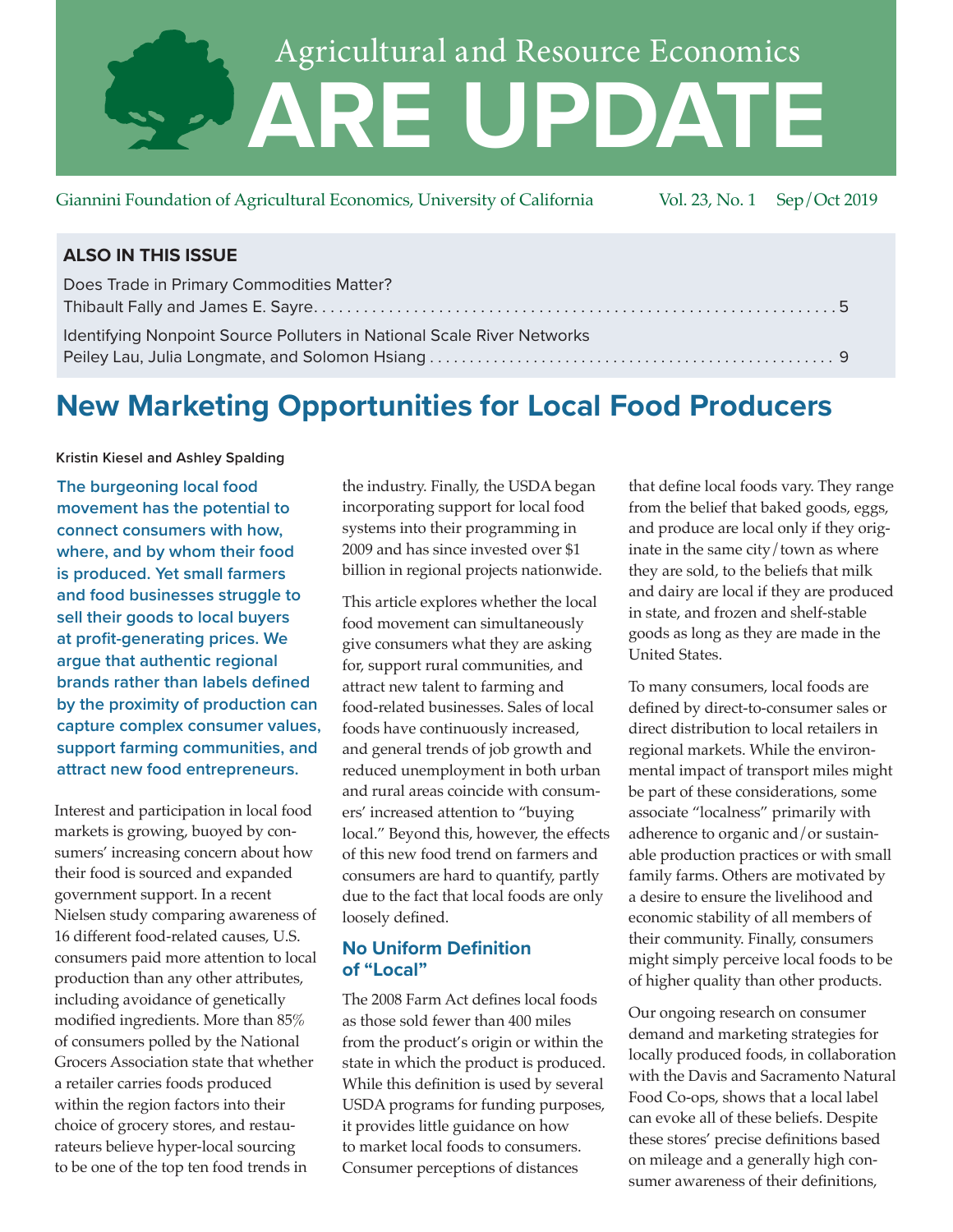

we detected biases in consumer perception regarding the meaning of a local label in survey responses. When consumers were asked to pick the statement most likely to be associated with a local label displayed by the store, the stores' definitions did not dominate, and responses varied widely. In one of the two stores, 204 consumers stated that a local label most likely implied that a food item was of a higher quality and produced by a small farm or business using only organic ingredients. Across both stores, far more consumers reported stronger associations with one or more of these characteristics than the actual definition used by the stores (see Figure 1).

## **Market Trends**

Industry experts estimate that U.S. sales of local foods have more than doubled from \$5 billion in 2008 to \$12 billion in 2014 and project sales to reach \$20 billion in 2019; however, it is not easy to measure purchases of local foods. Added value defined by proximity of production is only relevant to consumers in specific geographic regions, making it more likely that local products are promoted on retail shelves or via social media than directly on their packaging. For instance, Nielsen, the leading industry source for consumer purchase data, only tracks \$239 million in sales of local foods based on package labeling.

The USDA's local food marketing survey collects information directly from U.S. farmers. In 2015, 167,000 farms participated in local and regional markets and sold \$8.7 billion worth of food products directly to consumers, retailers, institutions (e.g., schools and hospitals), and intermediaries (e.g., distributors and wholesalers). Nearly 70% utilized direct-to-consumers (DTC) sales channels, such as farmers markets, farm stands, and community-supported agriculture (CSA) boxes. Thirty-six percent sold directly to institutions and intermediary business, and only 14% sold directly to retailers. Institutions, however, accounted for the largest share of overall dollar sales, and only 35% of all dollar sales were generated through DTC sales channels.

These data suggest that opportunities to generate future sales through DTC channels might be limited. The Census of Agriculture further shows that despite an increase in the number of farms selling directly to consumers, overall DTC dollar sales did not increase between 2007 and 2012, and the number of farmers markets increased by fewer than 1% annually since 2016. In contrast, retailers will likely continue to strategically promote local foods, especially since the majority of consumers state that the main barrier to buying more local foods is that they are not clearly advertised (see Figure 2).

# **Market Access for Small Food Businesses and Farmers**

Available data already indicate that intermediated sales have become a more significant channel for selling local foods, but questions of how best to access consumer markets remain. Working closely with two local non-profits and supported by separate USDA Local Food Promotion Planning Grants, we evaluated two proposed business models aimed at improving access to local markets for small food businesses and farmers. Alchemist CDC proposed the development of Alchemy Kitchen, a business-training program and incubator serving aspiring food entrepreneurs from low-income populations in Sacramento. Sustainable Solano proposed establishing small-scale, consumer-driven food centers sourced by local farmers in each of Solano County's seven cities.

In our feasibility studies, we interviewed local farmers and food producers in Sacramento and Solano counties to understand the challenges they face. We also gleaned the existing literature and publicly available data and provided recommendations regarding implementation of the proposed projects. The issues we identified are likely a snapshot of the challenges faced when building regional food systems across the U.S.

As a starting point, Sacramento declared itself the Farm-to-Fork Capital in 2017, but only 2% of the food consumed in the Sacramento region is locally sourced, and producers who marketed their products directly within the Sacramento region reported significantly lower average annual sales than producers who did not engage in direct marketing. Solano farmers participating in local markets were similarly small, with the majority of those interviewed generating less than \$50,000 per year in revenue. Nationally, the majority of farms engaged in DTC marketing are small as well. Eighty-five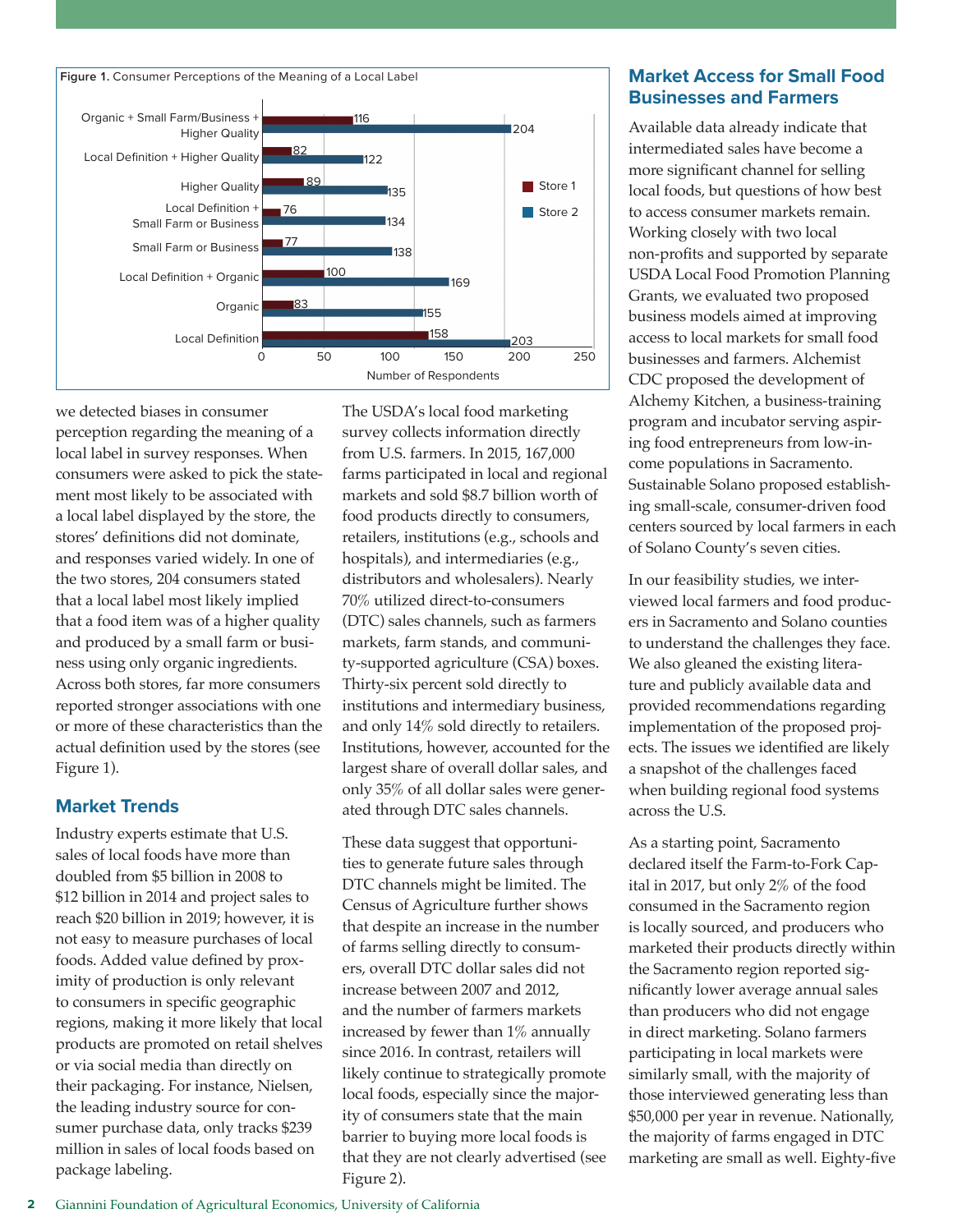percent of these farms reported gross farm incomes below \$75,000 in 2012.

The majority of the small farmers interviewed in Solano County were already utilizing DTC channels. They, however, view farmers markets more as an opportunity for outreach than as an effective sales channel. Many nearby consumers expect discounts when buying directly from farmers, so small farmers are not able to charge profit-generating prices in Solano County. The farmers who successfully engage in DTC sales are also participating in farmers markets in the Bay Area, where consumers have an established preference and, thus, a greater willingness to pay higher prices for locally produced foods.

Solano farmers faced similar challenges when trying to market directly to restaurants and retailers. Few Solano restaurants have adopted the farm-tofork philosophy, and the majority of food retailers do not sell fresh fruits or vegetables. We did identify a small number of restaurants and other food businesses with an interest in serving locally sourced foods, though they will need help identifying and establishing local supply relationships. In the absence of these relationships, Solano farmers are currently looking to Bay Area specialty retailers and established farm-to-fork restaurants to sell their goods. It is also worth noting that it isn't exclusively small farms participating in local markets who are struggling. Only 41% of all farming operations in Solano County reported a positive cash income in 2012.

Sacramento consumers might not have as established preferences as Bay Area consumers, but their interest in locally produced foods is growing. When we interviewed small food entrepreneurs operating in this market, they stated that potential cost savings due to synergies and economies of scale in an incubator program that provides training, kitchen space, and access to broader networks could help them take their ideas to the next level. In addition to regulatory challenges faced (e.g., under the current Cottage Food Bill, operators are not allowed to use any shipping services or alternative distribution channels), they were concerned that they might replicate already existing marketing strategies and would not be able to properly differentiate and market their products. "Anonymity is the biggest killer of businesses," noted one of the cottage food operators surveyed.

Assessing the feasibility of these two different concepts allowed us to develop two key insights. First, in order to access consumer markets successfully, farmers and businesses need to cooperate and scale their production without losing their authenticity. While we identified possible cost savings for entrepreneurs under the proposed Sacramento project, cooperation across farms to bundle individually produced commodities and sell them at seven different locations as proposed in the Solano project was likely too costly. Second, proximity or at least access to urban centers and consumers with a developed preference for local foods is a crucial determinant of success. Consumers in Solano County's cities do not seem to have strong preferences for local foods.

### **Implications and Conclusions**

Despite consumers' concerns about how their food is sourced and policies purporting to attract new talent to farming and food-related businesses, small farmers often struggle to connect with and market their products directly to local buyers who are willing to pay profit-generating prices. In general, market opportunities for local foods seem greater for farmers in close proximity to urban centers. Even for Sacramento-area farmers, only 30% of DTC sales come from sales in the Sacramento Region, however. The remaining 70% are generated from sales in the Bay Area, other parts of the state, or outside of California. Furthermore, growth in DTC sales has slowed significantly nationwide.

The idea behind value-added agriculture is that by changing the manner in which a commodity is produced and segregated, the consumer base is expanded. The local food movement created new opportunities for small farms and businesses in this context, but they must overcome challenges presented by greater product differentiation in increasingly concentrated retail markets. Only if farmers are able to integrate vertically along value chains—to grow, store, process, market



\* New survey question for 2015 Source: A.T. Kearney analysis